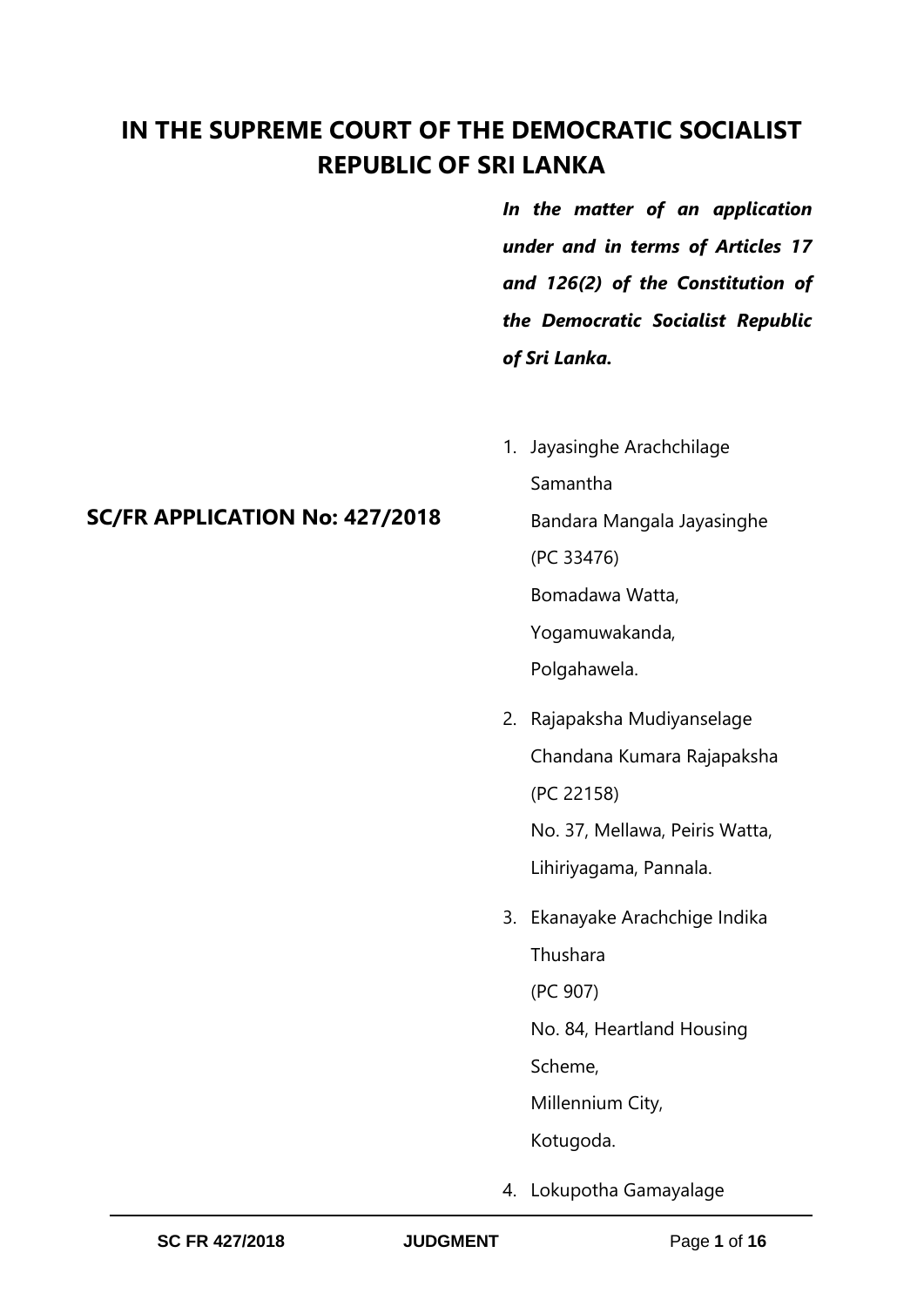Anton Wijayakumara (PC 18022) No. 3, 'Sadadana', Panduwasnuwara, Hettipola.

- 5. Samarakoon Herath Mudiyanselage Nilu Sudarma Samarakoon (PC 36136) Kaduruwella, Wadakada.
- 6. Thennakoon Mudiyanselage Gamini Vijitha Abeykoon (PC 36039) Hitinawatta, Kudagama, Dombemada, Rambukkana.
- 7. Gamaralalage Saman Pushpakumara (PC 36030)

'Desi Villa', Wathura, Kegalle.

8. Dissanayake Mudiyanselage Jayasiri Dissanayake (PC 28003) Jaya Mawatha, Ihala Kagama,

Maradankadawala.

9. W.D.A.K. Weerasinghe (PC 38724)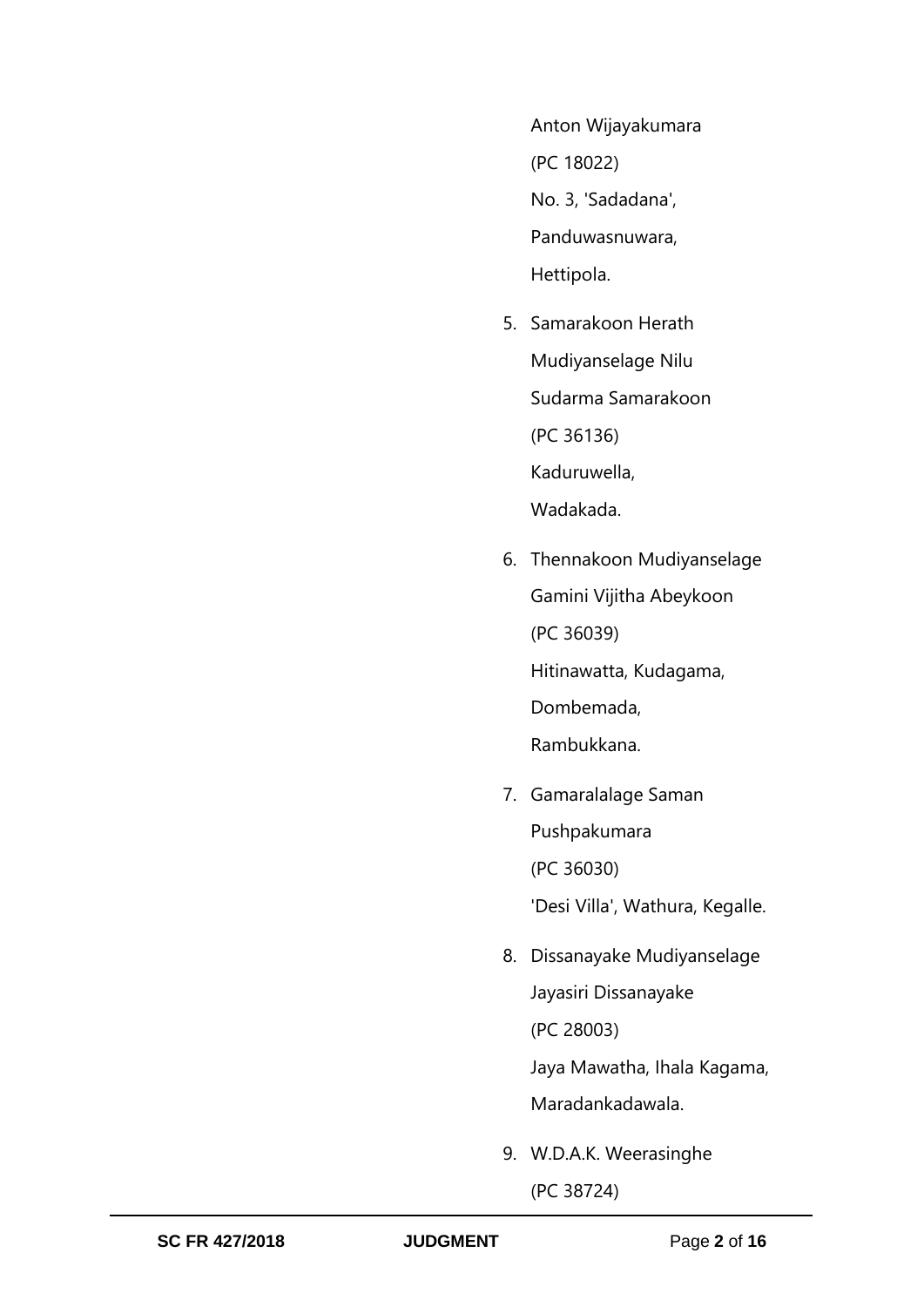9/200, Welampela,

Arawatta, Mahiyanganaya.

- 10. S.D. Jayarathne Samarasinghe (PC 34612) No. 165, Behind Church, New Town, Embilitpitiya.
- 11. Mahadewage Srilal Kumarasinghe (PC 10083) Aluketiya, Rathna Hangamuwa, Rathnapura.
- 12. Thennakoon Mudiyanselage Anura Kumara Thennakoon (PC 33655) No. 167, Near the school, Elapatha, Rathnapura
- 13. G.M. Nandana Leelarathna (PC 38838) No. 33/1, Malwatta, Godakawela.
- 14. Marasinghe Mudiyanselage Asanka Sudath Marasinghe (PC 11115) 'Sisila', Makulugolla, Meegahakiwula, Badulla.
- 15. A.M. Viraj Lakmal (PC 38854)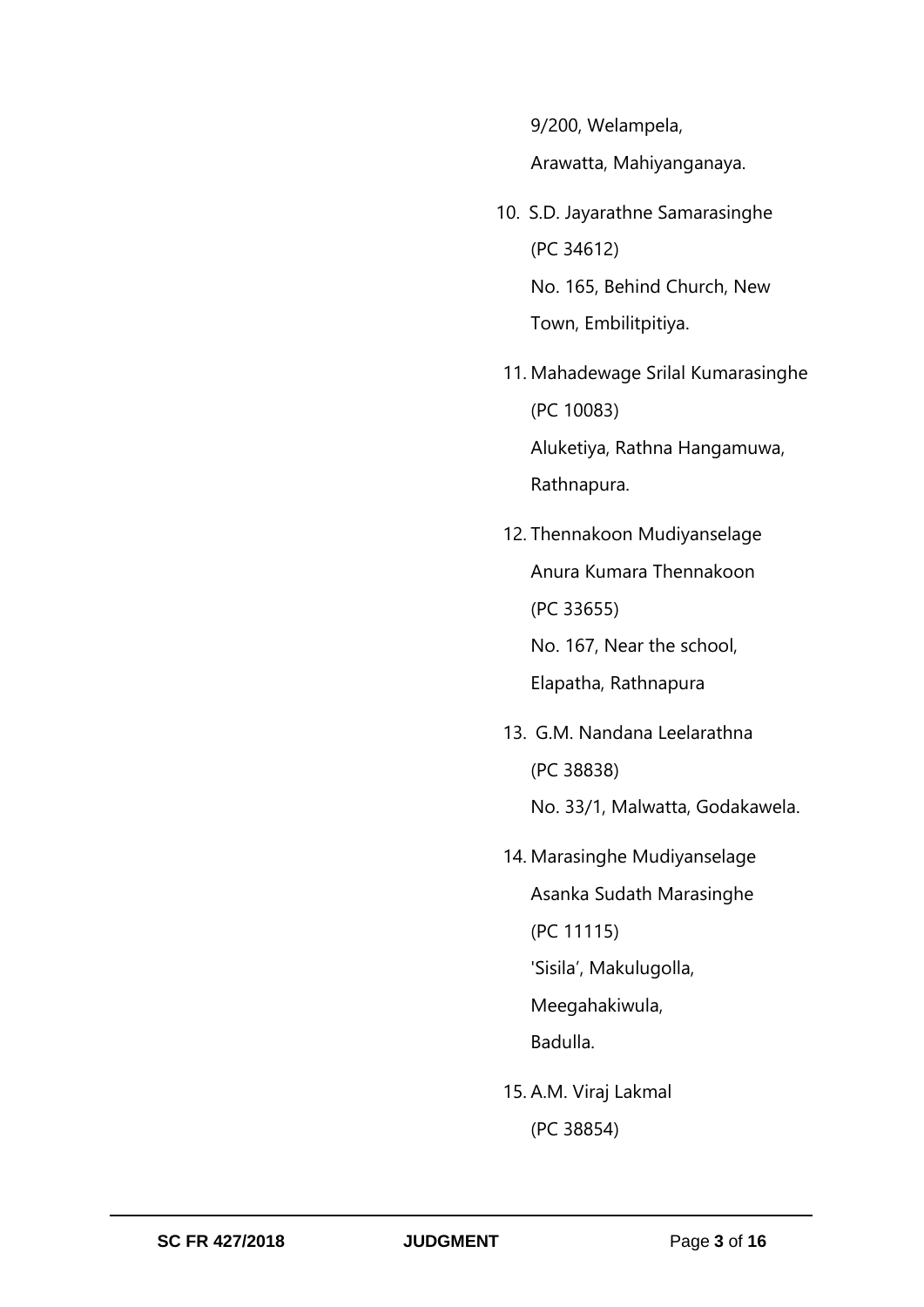No. 13/D/1, Malawatta, Godakawela,

- 16. W. Weerasinghe (PC 36840) Ulpatha Road, Alpitiya, Godakawela.
- 17. Rajapaksha Mohottige Don Pushpakumara (PC 20527) No. 33, Old Walpala Road,

Udawalawa.

- 18. Wijesundara Mudiyanselage Asanka Madawa Jayawardena (PC 36126) No. 133/E/1,Warapitiya, Near the Temple, Kahawatta.
- 19. D.D.G. Weerakoon (PC 38065) Udakula Road, Bathgangoda,

Pelmadulla.

20. P.P. Dharmasiri (PC 35975)

Galpaya, Pallebedda.

21. Kande Ranasinghege Lalith Rathnasiri Ranasinghe

(PC 3150)

No. 502/19A, Colombo Road,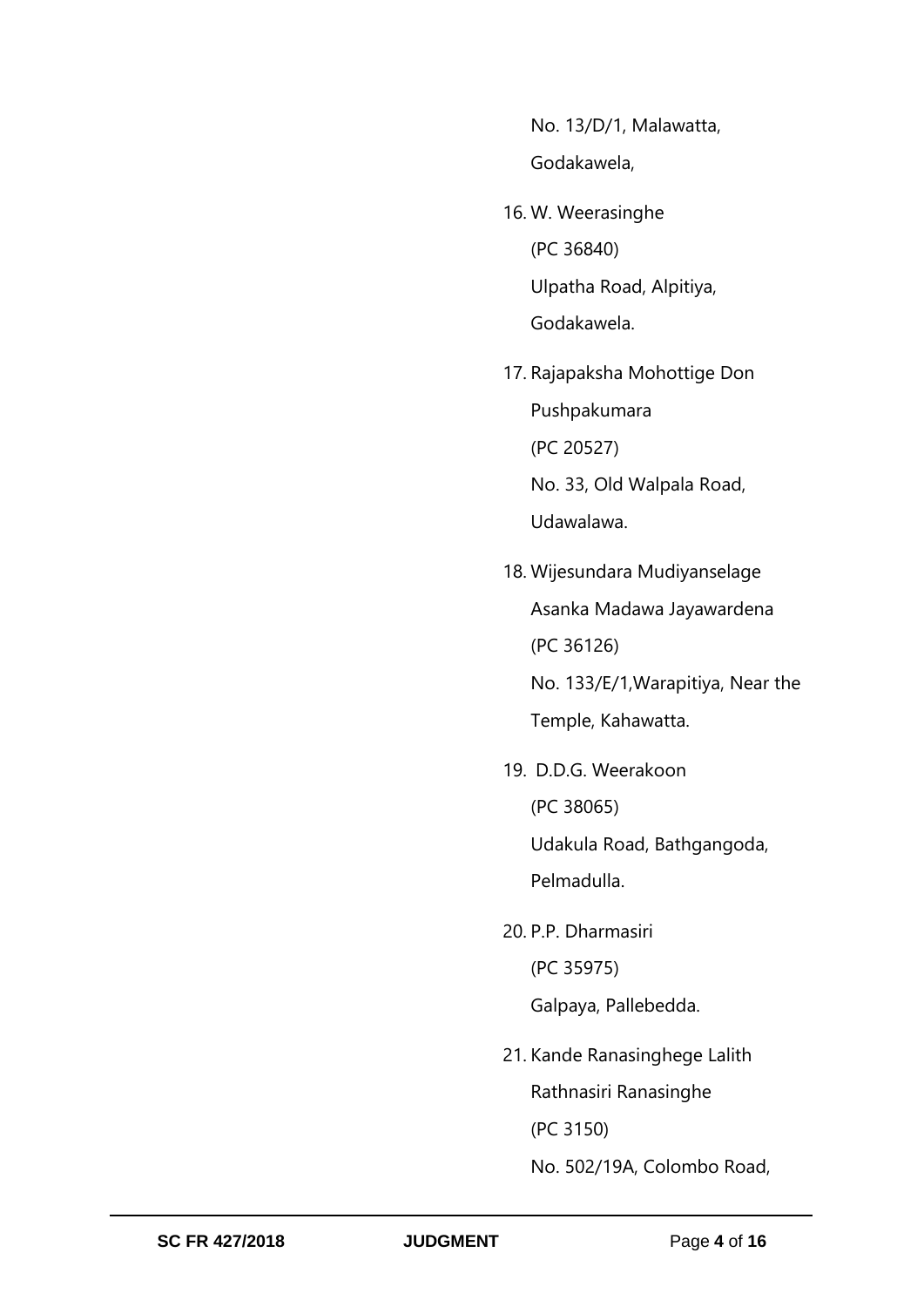Rathnapura.

- 22. Ranasinghe Arachchilage Dinesh Sumeda Ranasinghe (PC 19125) No. 51/B, Ulpatha Road, Alpitiya, Godakawela.
- 23. Meepe Aththanage Chandana Shirantha Perera (PC 3478) Samodaya Mawatha, Rilhena, Pelmadulla.
- 24. Wanasuriya Koralalage Samantha

Wanasuriya

(PC 36923)

Halwinna,

Godakawela.

25. Ranasinghe Disanayakelage

Chaminda Priyankara

(PC 7424)

Nalanda Ellawala Mawatha,

Thiriwanaketiya,

Rathnapura.

26. Piyasenage Lionel Jayathilake (PC 38025) F15, Police Quarters, Maradana,

Colombo 10.

27. Herath Mudiyanselage Nandana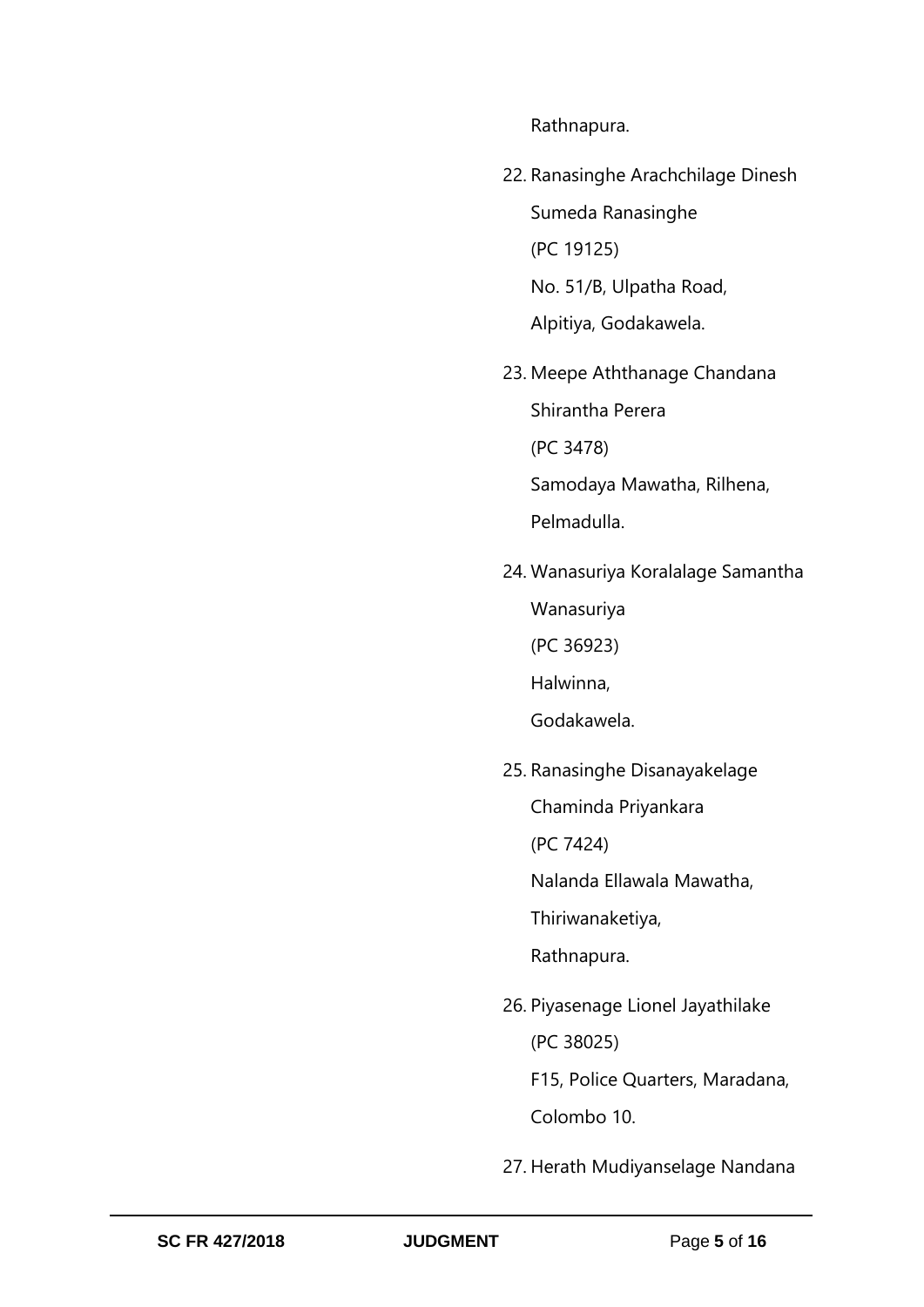Kumarasiri (PC 15697) No. 07/01, Wewelketiya, Bope, Padukka.

#### **PETITIONERS**

#### *-Vs-*

- 1. Pujith Jayasundara, Inspector General of Police, Police Headquarters, Colombo I.
- 1A. C.D. Wickramarathne Inspector General of Police, Police Headquarters, Colombo 1.
	- 2. Mr. P.H. Manatunga, Chairman,
- 2A. Justice Jagath Balapatabendi, Chairman,
- 3. Prof. S.T. Hettige, Member,
- 3A. Indrani Sugathadasa Member,
- 4. Savithri D Wijesekere, Member,
- 4A. V. Shivagnanasothy, Member,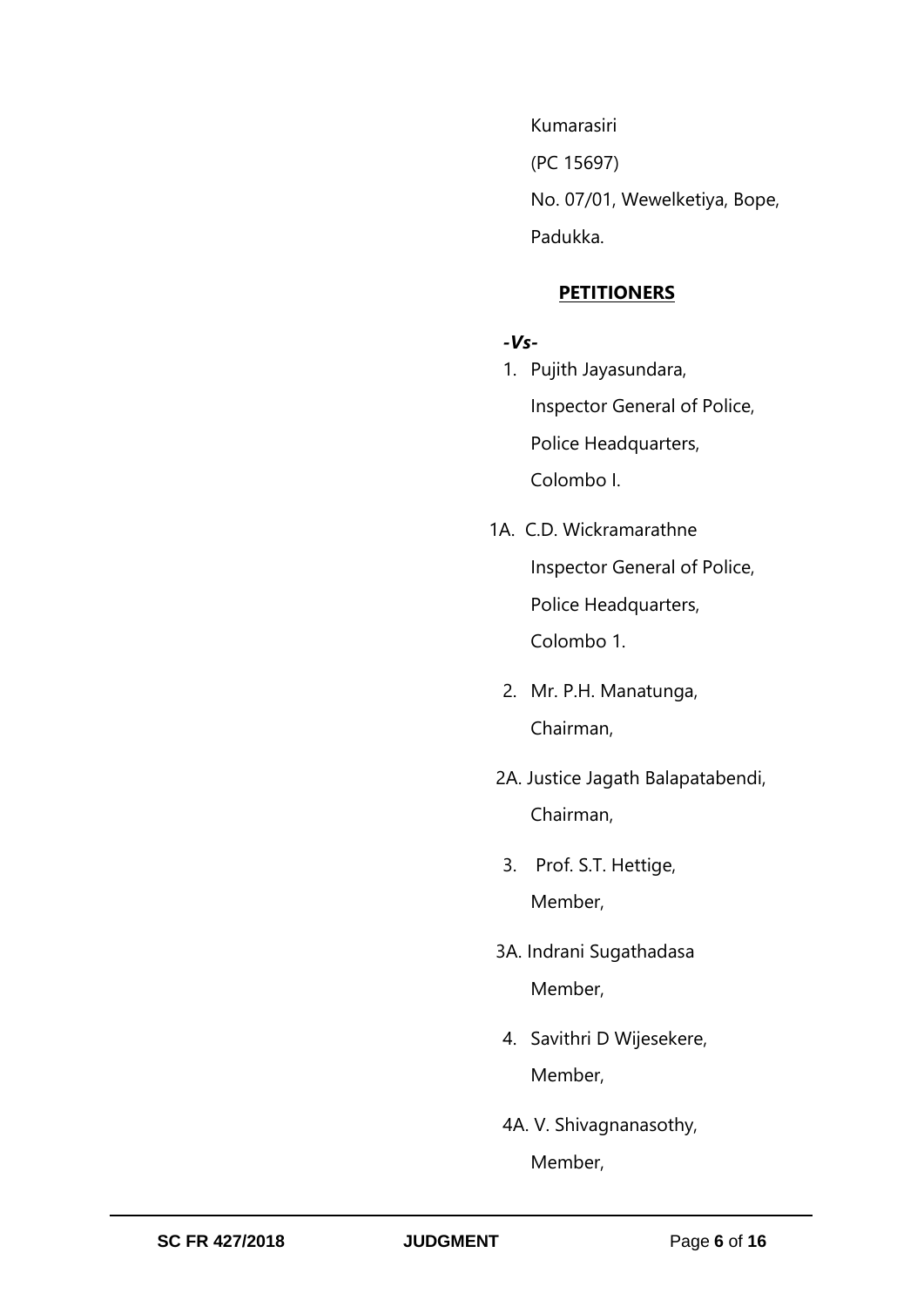- 5. B.A. Jeyanathan, Member,
- 5A. T.R.C. Ruberu Member,
- 6. Y. L.M. Zawahir, Member,
- 6A. Ahamed Lebbe Mohamed Saleem Member,
- 7. Tilak Collure, Member,
- 7A. Leelasena Liyanagama, Member,
- 8. Frank de Silva, Member,
- 8A. Dian Gomes

Member,

8B. Dilith Jayaweera

Member,

8C. W.H. Piyadasa

Member,

## **The 2A, 3A, 4A, 5A, 6A, 7A, 8A, 8B and 8C RESPONDENTS all of:**

The Public Service Commission, No. 1200/9, Rajamalwatta Road, Battaramulla.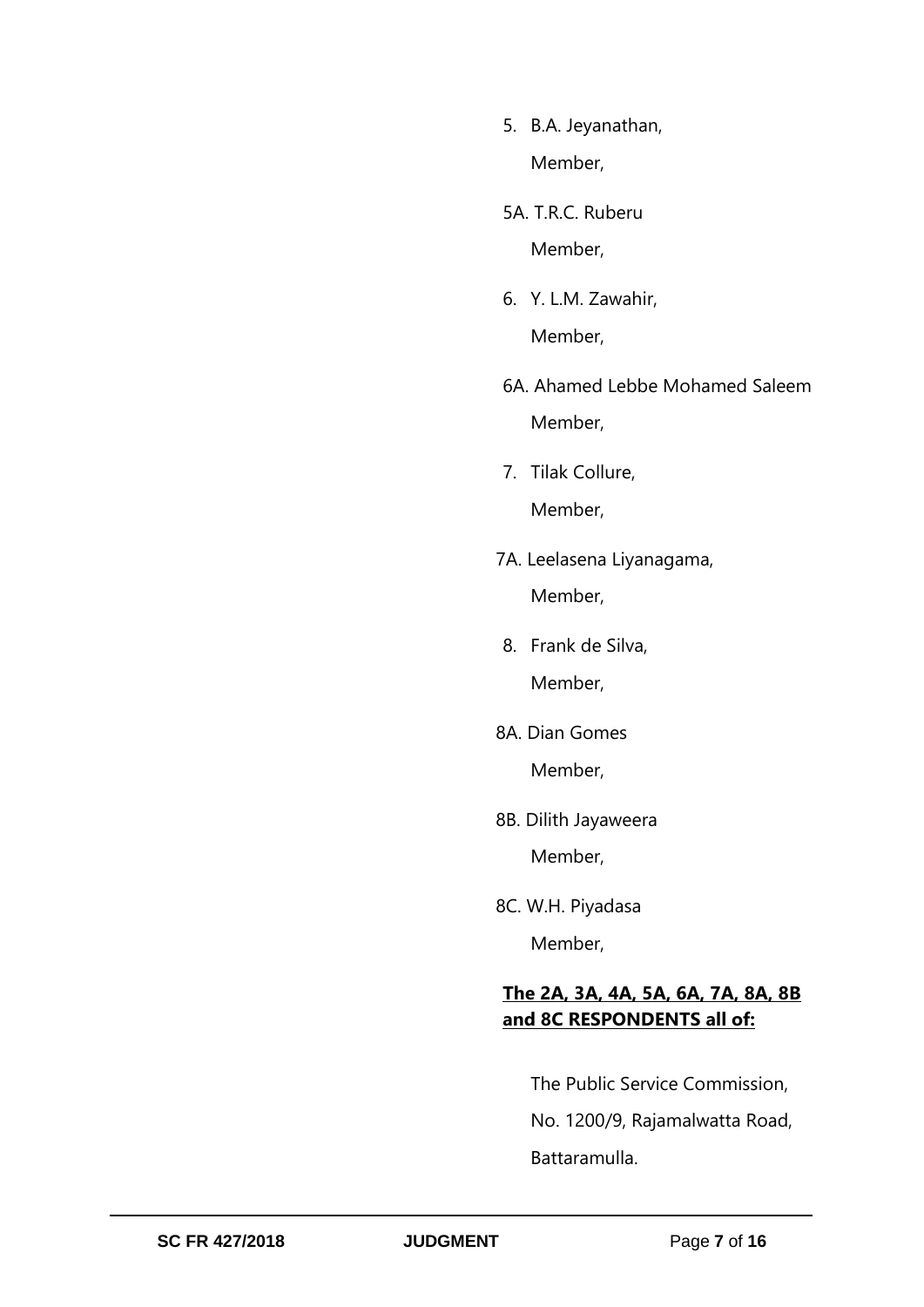9. Honourable Attorney General, Attorney General's Department, Colombo 12.

## **RESPONDENTS**

# **BEFORE : S. THURAIRAJA, PC, J, ACHALA WENGAPPULI, J. and ARJUNA OBEYESEKERE, J.**

**COUNSEL :** Shantha Jayawardhana with Chamara Nanayakkarawasam for the Petitioners.

M. Gopallawa, SDSG for the Respondents.

**WRITTEN SUBMISSIONS :** Petitioner on 18<sup>th</sup> October 2021 and 21<sup>st</sup> January 2022. Respondents on 31<sup>st</sup> March 2021 and 26<sup>th</sup> January 2022

- **ARGUED ON :** 10th January 2022.
- **DECIDED ON** : 5<sup>th</sup> May 2022

## **S. THURAIRAJA, PC, J.**

At the time of institution of this action, all Petitioners were Police Constables. The 1<sup>st</sup> Respondent was the Inspector General of Police (IGP), the 2<sup>nd</sup> Respondent was the Chairman and the  $3^{rd}$  to  $8^{th}$  Respondents were members of the National Police Commission, all of whom have been substituted by the 1A, 2A, 3A, 4A, 5A, 6A, 7A, 8A, 8B, 8C Respondents in accordance with changes to the positions occurring subsequent to this application, as reflected by the amended caption filed by the Petitioners on 22<sup>nd</sup>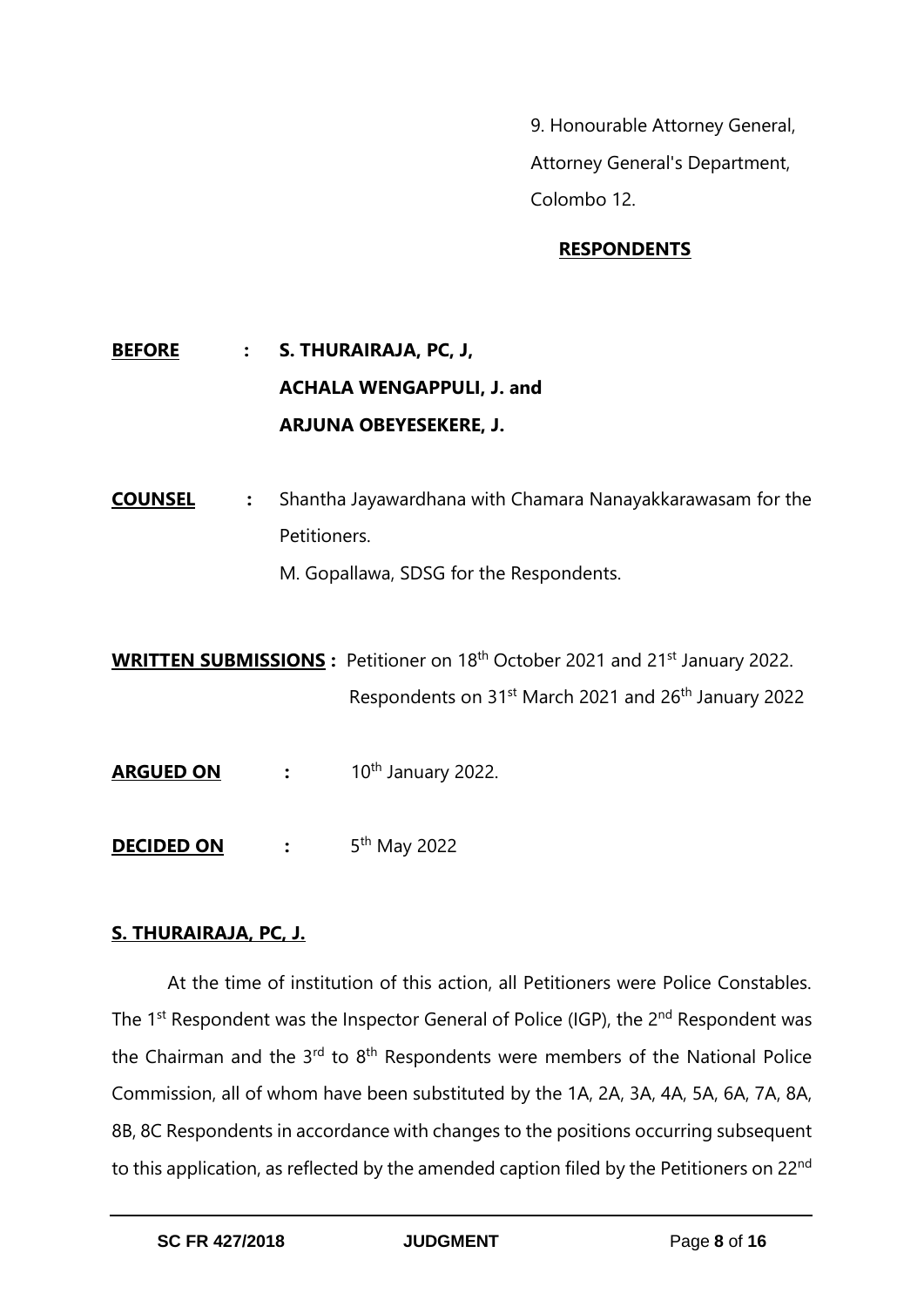March 2021. The 9<sup>th</sup> Respondent is the Attorney General who has been made a party in compliance with the law.

The Petitioners instituted this action against the Respondents claiming a violation of the Petitioners' Fundamental Rights due to the promotion scheme adopted by the Respondents. The Court was inclined to grant Leave to Proceed in terms of Article 12(1) of the Constitution.

The Petitioners stated that they joined the Department of Police as Police Constables in the Regular Service and were serving in the same rank attached to police stations. The Petitioners' years of service as according to the Petition are such that as at 31.05.2018, the 1<sup>st</sup> Petitioner was in service for 22 years, the 2<sup>nd</sup> Petitioner for 19 years and 7 months, the 3<sup>rd</sup>,16<sup>th</sup>,22<sup>nd</sup>, 23<sup>rd</sup> Petitioners for 19 years, the 4<sup>th</sup> and 27<sup>th</sup> Petitioners for 17 years and 6 months, the 5<sup>th</sup>, 6<sup>th</sup>, 7<sup>th</sup>, 18<sup>th</sup>, 20<sup>th</sup> Petitioners for 21 years, 8<sup>th</sup> Petitioner for 28 years, 9<sup>th</sup> Petitioner for 16 years and 9 months, 10<sup>th</sup> and 17<sup>th</sup> Petitioners for 21 years and 6 months, 11<sup>th</sup> Petitioner for 17 years and 8 months, 12<sup>th</sup> Petitioner for 17 years and 5 months, 13<sup>th</sup> and 15<sup>th</sup> Petitioners for 16 years and 9 months, 14<sup>th</sup> Petitioner for 17 years and 10 months, 19<sup>th</sup> Respondent for 18 years and 11 months,  $21^{st}$  Petitioner for 19 years and 4 months,  $24^{th}$  Petitioner for 18 years and 9 months, 25<sup>th</sup> Petitioner for 18 years and the 26<sup>th</sup> Petitioner for 18 years and 11 months.

The Petitioners state that in terms of Article 155G of the Constitution, powers pertaining to appointment, promotion, transfer, disciplinary control and dismissal of Police Officers other than IGP is vested in the National Police Commission and that in regard to promotions of Police Constables, the 1<sup>st</sup> Respondent IGP is exercising the delegated powers of the National Police Commission.

The Petitioners stated that being Police constables, they were in the lowest rank of the Department and their next rank was the rank of Sergeant. During the subsistence of proceedings, it was brought to the attention of this Court that the  $1<sup>st</sup>,2<sup>nd</sup>,3<sup>rd</sup>,4<sup>th</sup>,5<sup>th</sup>,8<sup>th</sup>,11<sup>th</sup>,12<sup>th</sup>,21<sup>st</sup>$  and 22<sup>nd</sup> Respondents were promoted to the rank of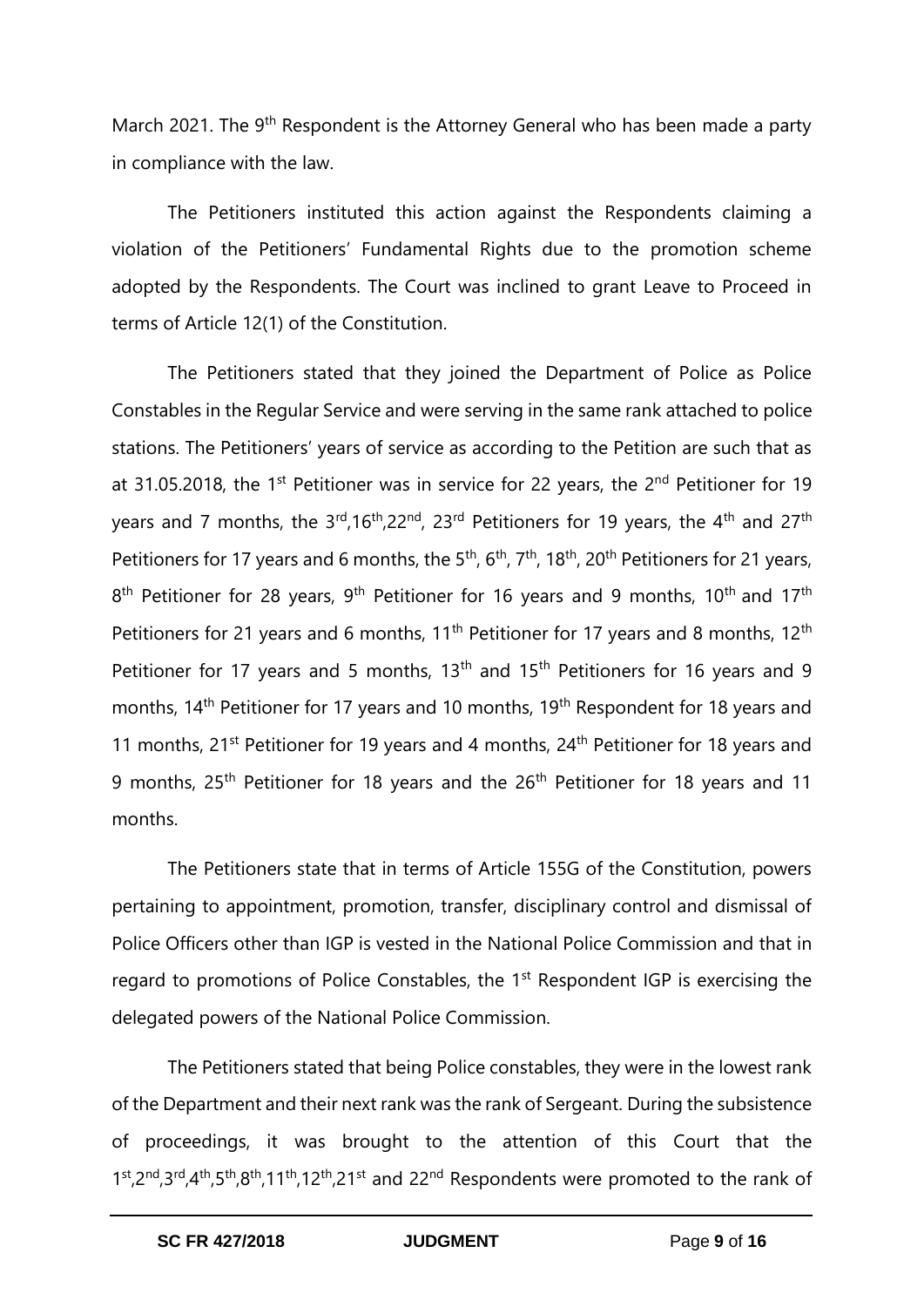Police Sergeant. The Learned Counsel for the Petitioners submitted that even though the abovementioned Petitioners were promoted they are contesting the effective date of the promotions. In these circumstances, objections and counter affidavits were filed before this Court.

The Petitioners state that as per their knowledge there has been no consistent criteria and policy with regard to making promotions to the rank of sergeant and mention mechanisms adopted in previous years based on an examination, interview, and subsequently for those with over 16 years of service (2006) and 20 years (2010) without interview or examination.

The Petitioners state that by RTM No. 772 dated 20.9.2016 (annexed as P3) , the 1<sup>st</sup> Respondent called for applications for promotion to the rank of Police Sergeant/ Women Police Sergeant based on period of service and merit. According to the criteria laid down in the said RTM, officers who had completed 15 years active period of service by 31.05.2016 and having unblemished service during the immediate 3 years were eligible to apply. As per the Petitioners, the said Promotion Scheme to promotions in 2016 (annexed as P4) allocated 70 marks for seniority and 30 marks for merit, the latter of which was given considering maximum of 5 marks each for the criteria of Special Educational Qualifications, Special Professional Qualifications, Service in Operational Areas prior to 01.06.2009, Special Skills, Medals, and the Interview. They state that in the maximum 5 marks of Special Professional Qualifications, 1 mark each was given for 1 year of service in 'Special Divisions', accordingly Special Divisions included 13 Divisions including the Presidential Security Division, Retired President's Security Division, Prime Minister Security Division, Ministerial Security Division, and Criminal Investigation Department.

The Petitioners state that this Promotion Scheme gave due weightage to seniority for period of service as the post of Constable is the lowest rank and that such preference for seniority is fair as otherwise officers with long periods of service would stagnate in the same lowest rank.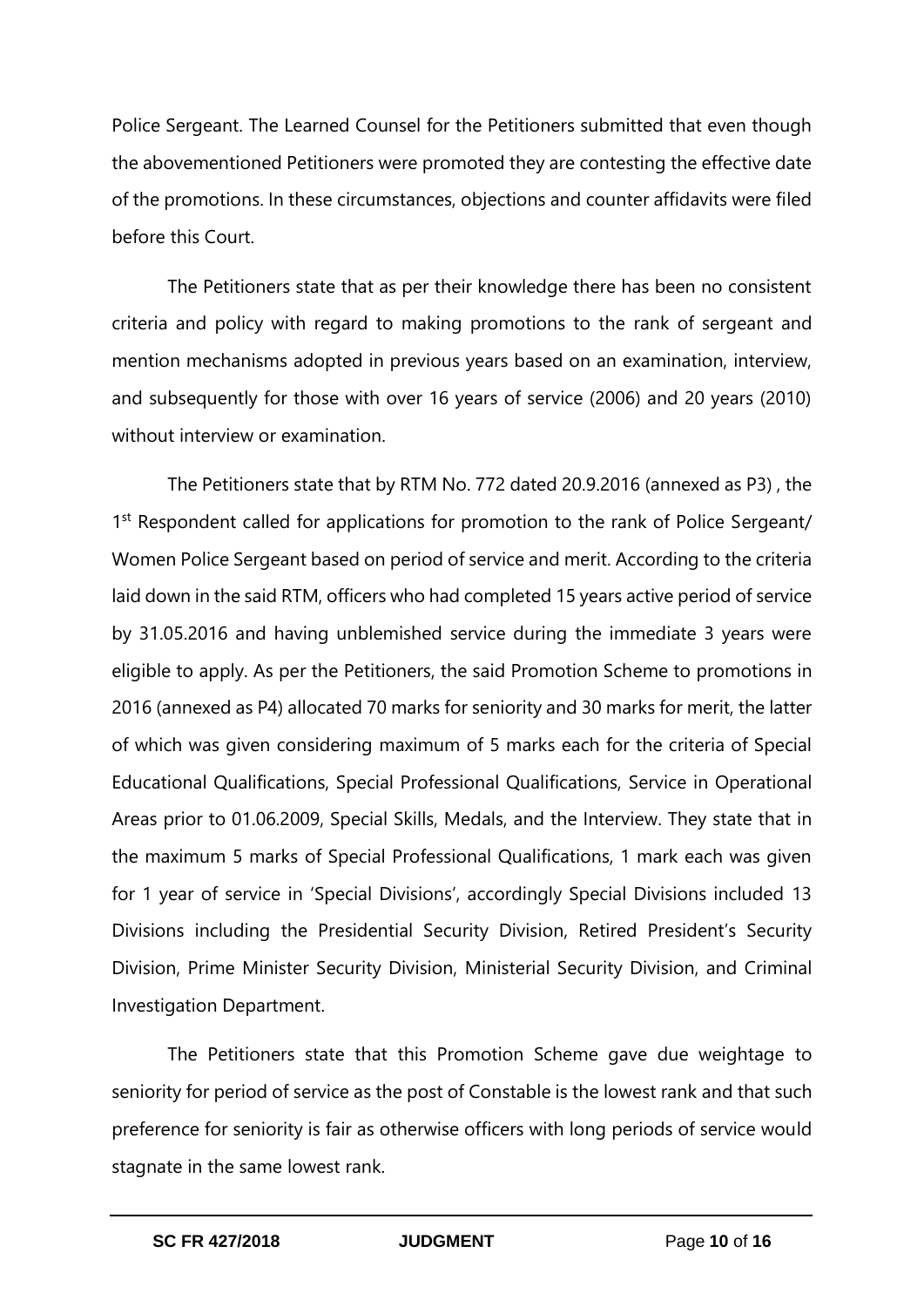The Petitioners state that by RTM No. 442 dated 11.07.2018 (annexed as P5), the 1<sup>st</sup> Respondent called for applications from Police Constables/ Women Police Constables for promotion to the rank of Police Sergeant/Woman Police Sergeant. In terms of P5, the threshold qualifications for promotions included being confirmed in service, 10 years active period of service by 31.05.2018 and 3 years satisfactory service prior to 31.05.2018. This 10-year period is a reduction from the minimum period of 15 years in 2016 and 20 years in 2010.

The Petitioners state that this Promotion Scheme was also published on the Virtual Private Network (VPN) of the Police Department used by Police to distribute information within the Department through the internet.

As per the Petitioners, the Promotion Scheme adopted in 2018 (annexed as P6) allocated only 50 marks for seniority and 50 marks for merit. The former 50 marks were given by giving 4 marks for each 1 year of service, meaning that even an officer with 10 years service would be entitled to 40 of 50 marks for seniority and an officer with 12 and half years would obtain all 50 marks.

The Petitioners further state that in terms of Clause 2.2.12 of the said Scheme, maximum 10 marks were available for Special Professional Qualifications. Marks had been allocated considering 1 mark each for 1 year of service at 'Special Divisions', which consists of 19 such recognized divisions, 6 of which were not identified under the 2016 scheme.

The Petitioners state that on or about 01.12.2018 they became aware that by RTM No. 1003 dated 30.11.2018 (annexed as P7) issued by the 1st Respondent-IGP, it was informed that 1737 Police Constables have been promoted to the rank of Sergeant with effect from 31.05.2018. The said list of promotees had then been published on the VPN of the Police Department. The Petitioners state that in addition to the names of the said 1737 promoted officers, names of 46 officers who have been selected but listed in a waiting list pending the conclusion of court cases and disciplinary inquiries were also published. The Petitioners state that the Petitioners had not received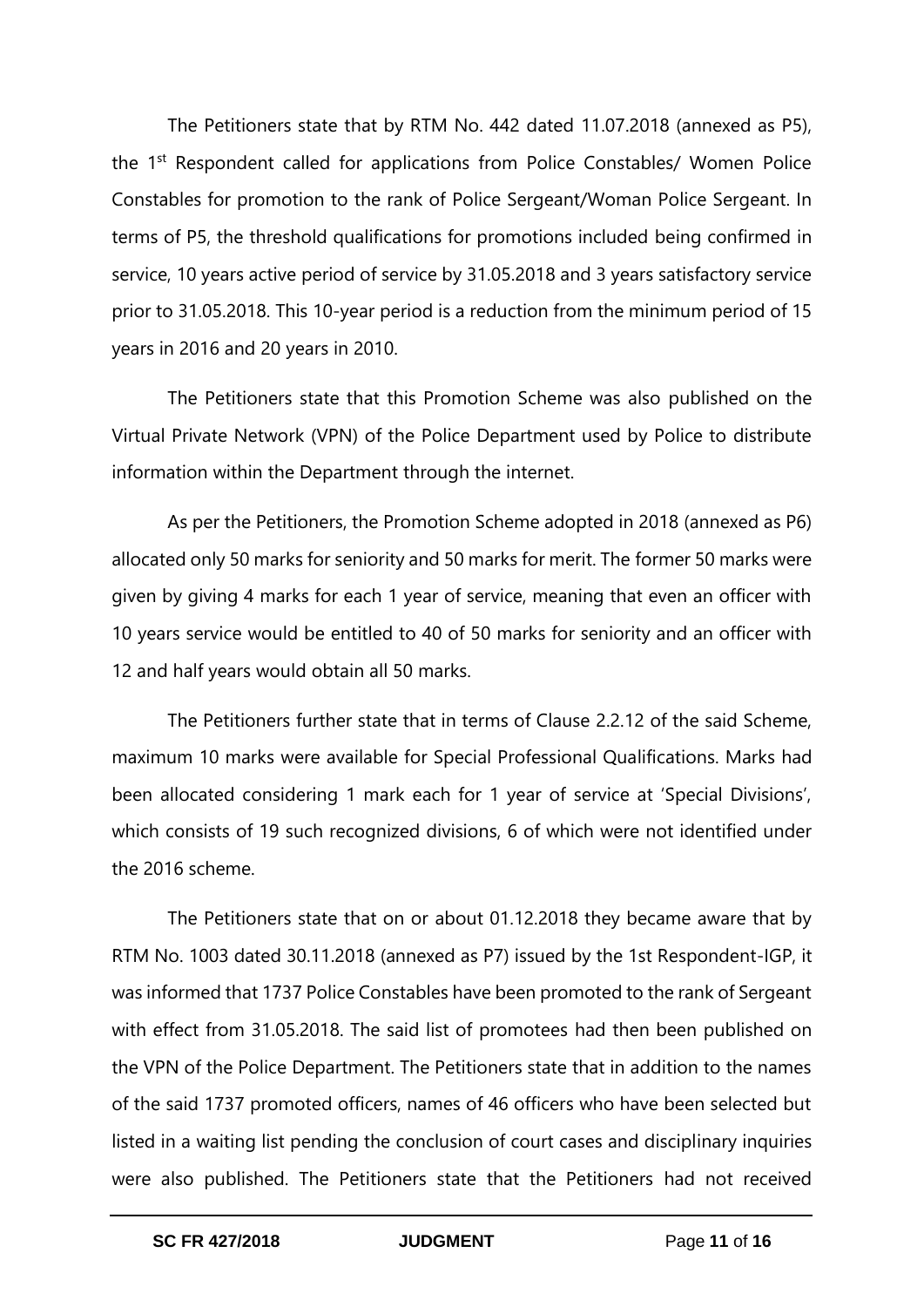promotions to the rank of Sergeant. The Petitioners state that upon perusal of the said list of 1737 promotees, the Petitioners discovered that approximately 665 promotees are from the said 'Special Divisions' and are mainly from the Presidential Security Division, Retired President's Security Division and the Ministerial Security Division. The Petitioners state that they have become aware that most of the other promotees, though are presently serving in police stations or other divisions, have served in such Special Divisions for part of their period of service.

The Petitioners state that this scheme undermined seniority and has allowed junior officers to be promoted owing to service in Special Divisions. The Petitioners state that it is discriminatory to Police Officers serving at Police Stations and claims that the 1<sup>st</sup>-8<sup>th</sup> Respondents have infringed the Petitioners' Fundamental Rights under Article 12(1). In terms of the date of promotions, the Petitioners sought direction of the Respondents to promote Petitioners to the rank of Sergeant with effect from 31.05.2018 and to declare the promotions granted to the rank of Police Sergeant as set out in P7 as null and void.

The Respondents agree in terms of the content of P5 and P6 but state that the Promotion marking scheme of 2016 was amended in 2018 to uplift the quality of the Police Service and introduced equal weightage to merit as well as seniority. It is stated that the Promotion Scheme was applied uniformly to ensure that officers who are not only experienced, but display knowledge and skill were promoted over those who possess only seniority, for best performance at the next rank. The Respondents state that this was a matter of Policy aimed at improving the efficiency of the Police Service.

The Respondents in their Written Submissions state that the Petitioners' claim is based solely on the promotion scheme of 2018 which the Petitioners admit to having been aware of on or about 11.07.2018. The Respondents state that as the Petitioners did not challenge the scheme until the application at Human Rights Commission on 17.12.2008, nearly 5 months from date of being aware of scheme, and as the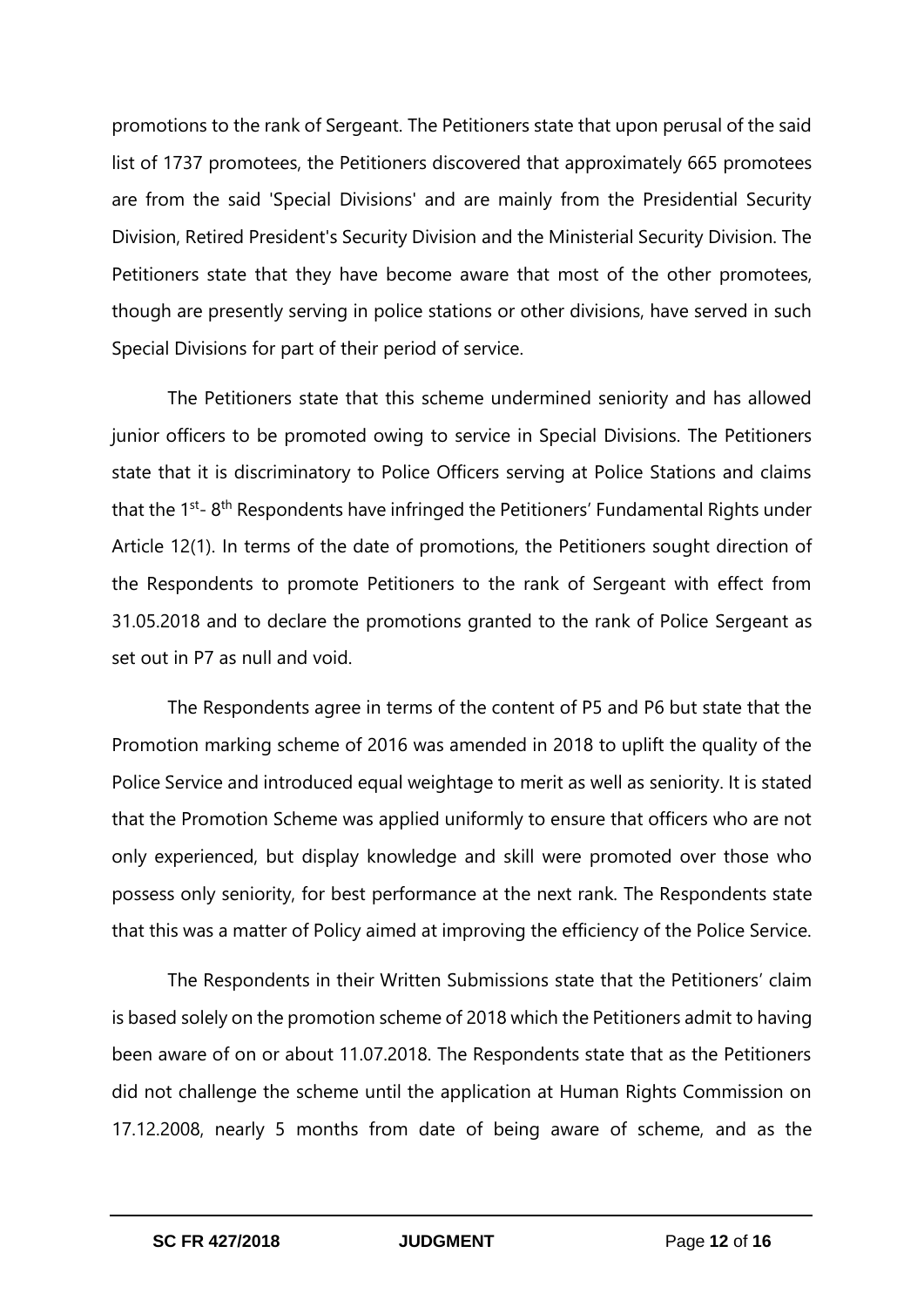Petitioners did not raise objections at the stage of interviews, this application is time barred.

In this regard, The Petitioners state that the application is not time barred given that they were only aware of the preference to junior officers based on service at Special Divisions and alleged undermining of seniority upon examining the list of promotes, marked P7 on 1.12.2018. As such the Petitioners are of the view that the application has been made within the time limit given that the Petition was filed on 30.12.2018. Further, the Petitioners state that the marks allocated for the Petitioners were only disclosed upon filing this application by the document marked R annexed to the Affidavit of the 1A Respondent, which the Petitioners state was a decisive factor in the decision of Petitioners' promotions.

As this Court has previously enumerated numerous times, an application being time barred has dire consequences upon the same. As stated by the Judgement in **Demuni Sriyani De Soyza and Others v Dharmasena Dissanayake, Chairman, Public Service Commission and Others, S.C.F.R 206/2008 (S.C Minutes dated 9.12.2016)** by Hon. Justice Prasanna Jayawardena, PC:

*"Article 126 (2) of the Constitution stipulates that, a person who alleges that any of his fundamental rights have been infringed or are about to be infringed by executive or within one month thereof apply to this Court by way administrative action may "…. Within one month thereof…." apply to this Court by way of a Petition praying for relief or redress in respect of such infringement. The consequence of this stipulation in Article 126 (2) is that a Petition which is filed after the expiry of a period of one month from the time the alleged infringement occurred, will be time barred and unmaintainable. This rule is so well known that it hardly needs to be stated here."*

In the instant case, It is to be noted that the basis of the Petitioner's application is the Promotion Scheme marked P5, which was communicated by RTM and P6 which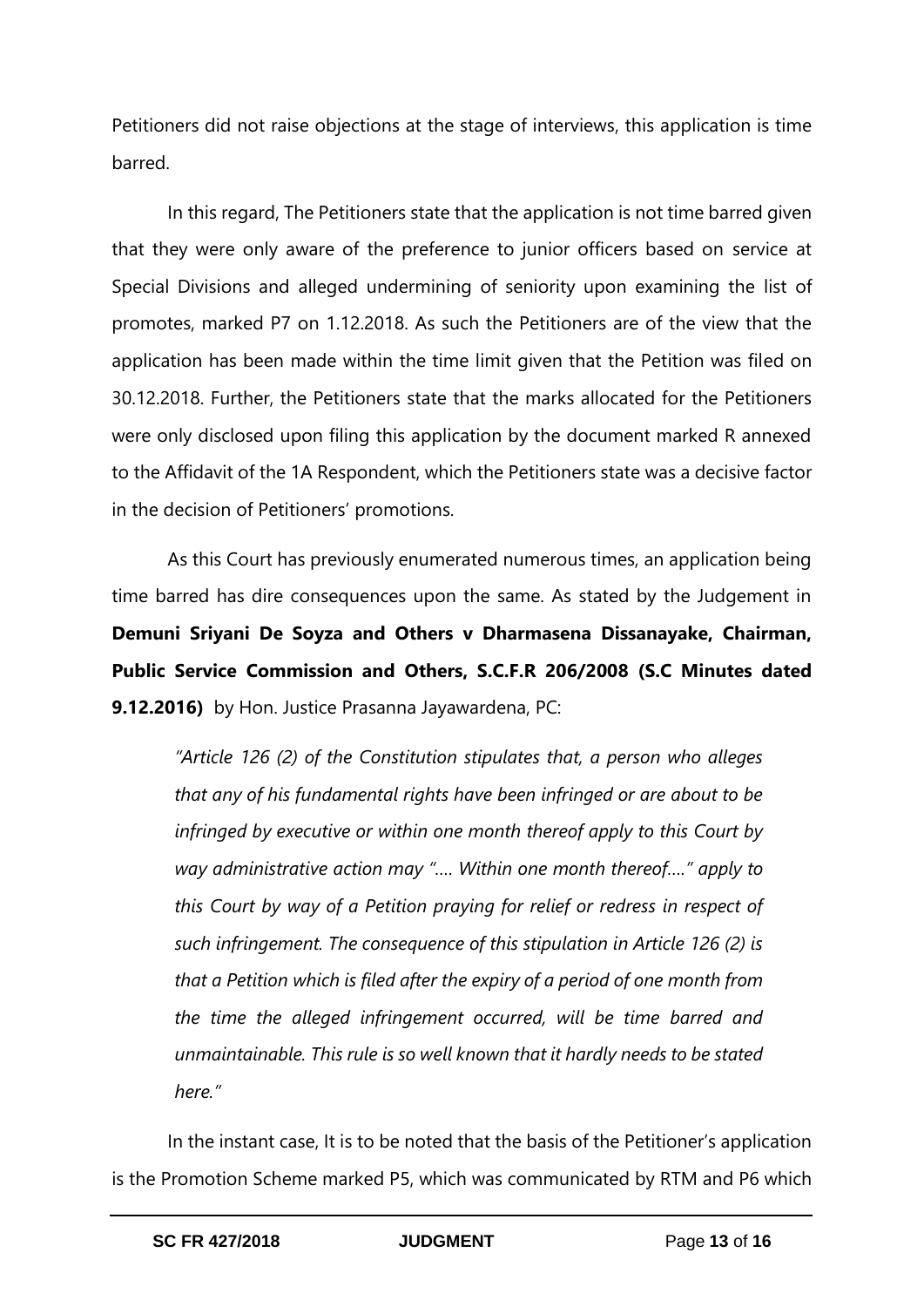was published on the VPN Network of the Police Department specifically intended for use by police to distribute information within the Department. The Petitioners have only complained of unfairness of the promotion scheme following P7 wherein the Petitioners did not receive promotions. The promotion scheme has been applied uniformly to all applicants and promotions were given as according to the Scheme announced on 11.07.2018, over 4 and half months prior to the results as in P7 dated 30.11.2018. Thereafter, an additional month has elapsed in the Petitioner filing the Petition at this Court. As such, this application is time barred.

Additionally, I do not find any patent unfairness to the Promotion Scheme marked P6 as the objectives of this promotion scheme, as explained by the Respondents, are justified. Further, this Promotion Scheme has been applied uniformly to all applicants including the Petitioners.

As was stated by Hon. Sripavan CJ in **Wasantha Dissanayake and Others v Secretary, Ministry of Public Administration and others, SCFR 611/12 (SC Minutes 10.09.2015**;

*"A scheme of recruitment once formulated is not good for ever; it is perfectly within the competence of the appropriate authority to change it, rechange it, adjust it and re-adjust it according to the compulsions of changing circumstances. The Court cannot give directions as to how the Public Service Commission should function except to state the obligation not to act arbitrarily and to treat employees who are similarly situated equally. "*

As such, the Respondents are justified in introducing a promotion scheme different to that of the past as is suited to meet justifiable goals of the Police Force to the extent that all parties are treated fairly by such mechanisms.

In terms of matters to be considered in promotion schemes, the recent Judgement in the case of **Kaluwahandi Garwin Premalal Silva and Others v K. W. E. Karaliyadda and Others, bearing No. SC FR 383/2016, (Supreme Court minutes**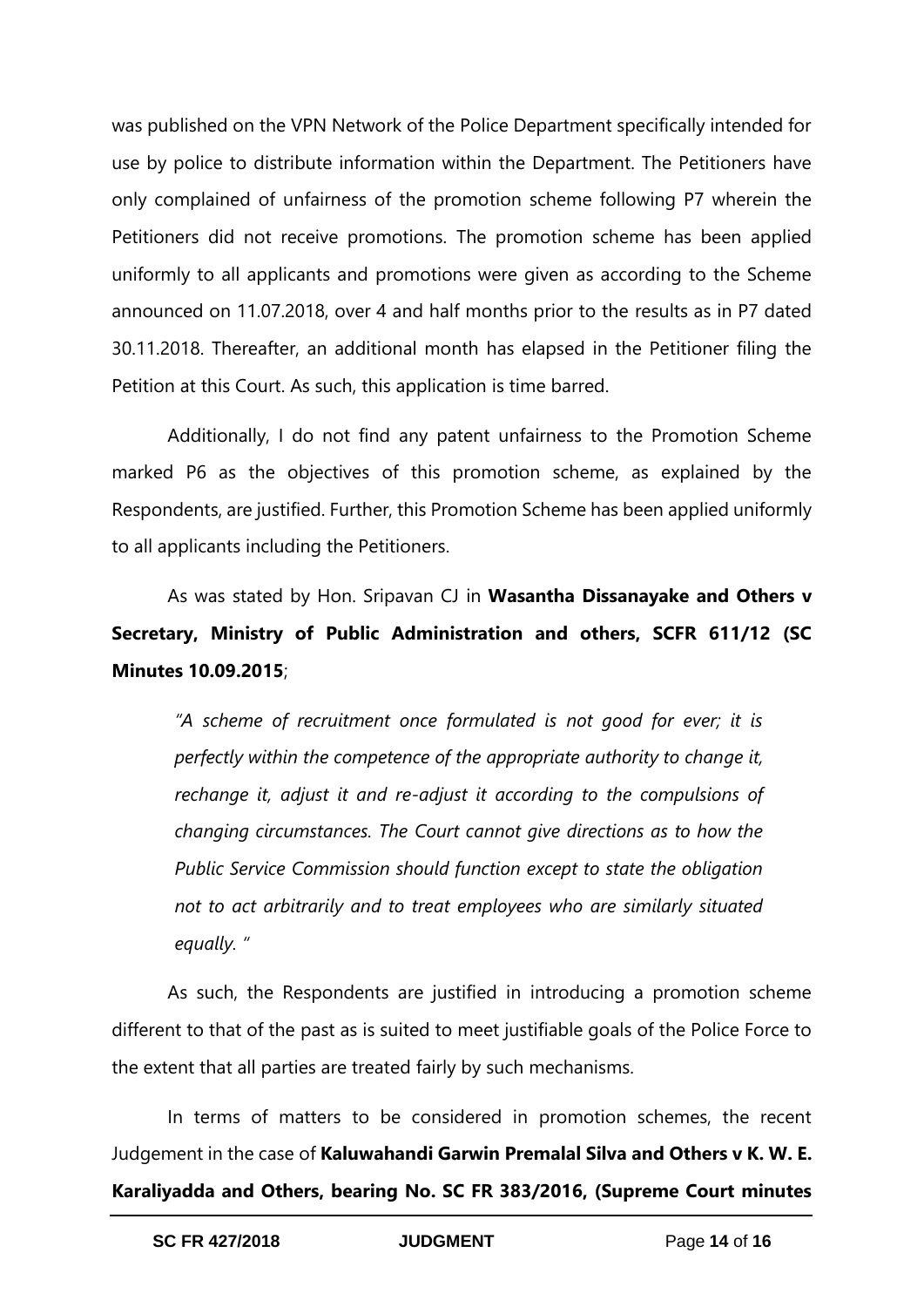**dated 16th December 2021)** referred to the case of **A. H. Wickramatunga and three others Vs. H. R. de Silva and fourteen others SC (FR) 551/98 decided on 31-08- 2001,** in which His Lordship Justice Fernando referred to the International Covenant on Economic, Social and Cultural Rights (ICESCR) and stated:

"....[I]n a scheme of promotion based on 'Seniority' and 'Merit', sufficient *weightage must always be given to 'Merit' based upon a proper assessment of actual past performance: efficiency, productivity, timeliness, accuracy, initiative, creativity, ability to work with others, co-operation etc. Article 7 of the International Covenant on Economic, Social and Cultural Rights recognizes the right to an "equal opportunity for everyone to be promoted in his employment to an appropriate higher level, subject to no considerations other than those of seniority and competence."* 

As such, despite a change in the scheme, given that the requirements have stayed within the scope of seniority and merit, albeit with different weightage as required, there is no patent unfairness to this scheme.

The Petitioners received promotions soon after during the following year based upon a Scheme as suited to them on a time-based system favouring seniority as was preferred by the Petitioner. The Respondent has submitted that the 1<sup>st</sup>,2<sup>nd</sup>,3<sup>rd</sup>,4<sup>th</sup>,5<sup>th</sup>,6<sup>th</sup> ,7th , 8th , 10th, 11th, 12th, 14th, 18th, 19th, 20th, 21st, 22nd, 23rd, 24th, 25th, 26th, 27th Petitioners have subsequently been promoted to the rank of Police Sergeant with effect from 01.01.2019 under a time-based Promotion Scheme for officers in the post of Police Constable. The  $16<sup>th</sup>$  and  $17<sup>th</sup>$  Petitioners have been placed in the reserved list of promotees to the rank due to pending adverse reports against them. The Respondents particularly state that the promotions of the Petitioners cannot be antedated 31.05.2018 given that these promotions were granted under a Time-based Promotion Scheme as opposed to the 2018 Competitive promotion Scheme. I am inclined to agree with this view given that the Petitioners have received the promotion that they had originally claimed for by way of Petition.